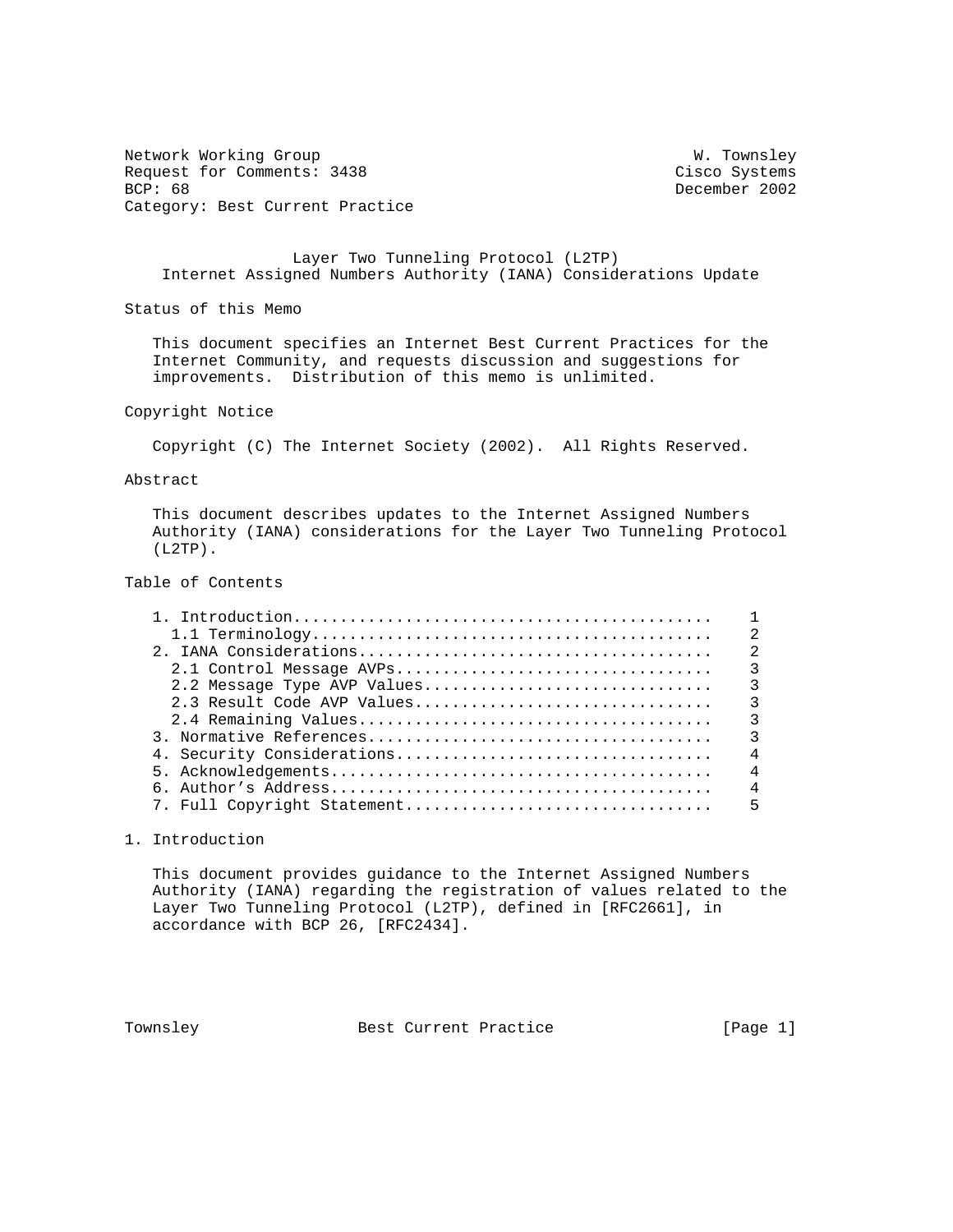## 1.1 Terminology

 The following terms are used here with the meanings defined in BCP 26: "name space", "assigned value", "registration".

 The following policies are used here with the meanings defined in BCP 26: "Private Use", "First Come First Served", "Expert Review", "Specification Required", "IETF Consensus", "Standards Action".

## 2. IANA Considerations

 L2TP [RFC2661] defines a number of "magic" numbers to be maintained by the IANA. This section updates the criteria to be used by the IANA to assign additional numbers in each of these lists.

 Each of the values identified in this document that require a registration criteria update are currently maintained by IANA and have a range of values from 0 to 65 535, of which a very small number have been allocated (the maximum number allocated within any one range is 46) [L2TP-IANA]. Given the nature of these values, it is not expected that any will ever run into a resource allocation problem if registration allocation requirements are relaxed from their current state.

 The recommended criteria changes for IANA registration are listed in the following sections. In one case, the registration criteria is currently defined as First Come First Served and should be made more strict, others are defined as IETF Consensus and need to be relaxed. The relaxation from IETF Consensus is motivated by specific cases in which values that were never intended to be vendor-specific have had to enter early field trials or be released in generally available products with vendor-specific values while awaiting documents to be formalized. In most cases, this results in products that have to support both the vendor-specific value and IETF value indefinitely.

 For registration requests where a Designated Expert should be consulted, the responsible IESG Area Director should appoint the Designated Expert.

 For registration requests requiring Expert Review, the Designated Expert should consult relevant WGs as appropriate (e.g., the l2tpext WG at the time of this writing).

 The basic guideline for the Expert Review process will be to approve the assignment of a value only if there is a document being advanced that clearly defines the values to be assigned, and there is active

Townsley **Best Current Practice** [Page 2]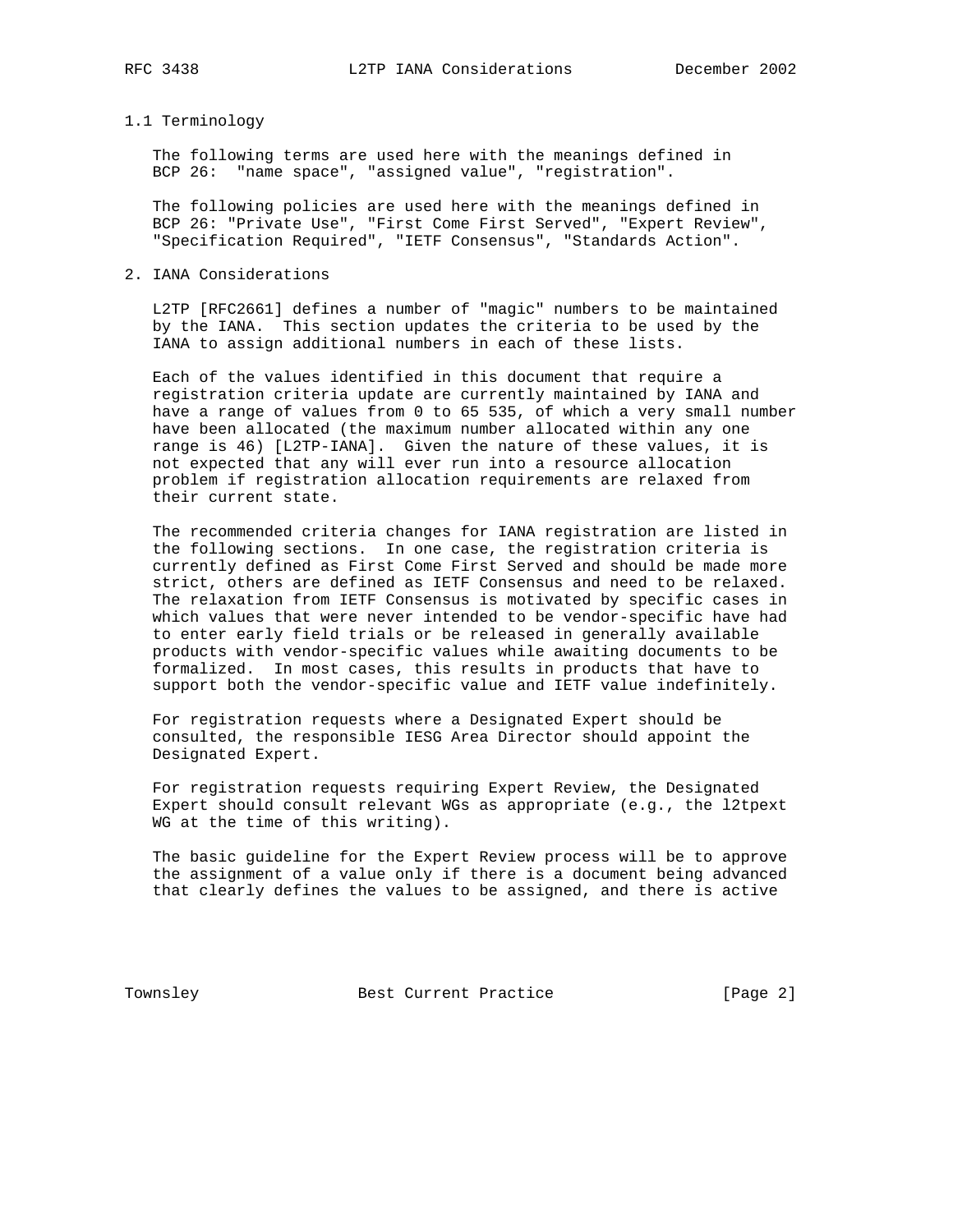implementation development (perhaps entering early field or interoperability trails, requiring assigned values to proceed without having to resort to a chosen vendor-specific method).

2.1 Control Message AVPs

 IANA manages the "Control Message Attribute Value Pairs" [L2TP-IANA] name space, of which 0 - 46 have been assigned. The criteria for assignment was originally IETF Consensus. Further values should be assigned upon Expert Review.

2.2 Message Type AVP Values

 IANA manages the "Message Type AVP (Attribute Type 0) Values" [L2TP- IANA] name space, of which 0 - 16 have been assigned. The criteria for assignment was originally IETF Consensus. Further values should be assigned upon Expert Review.

2.3 Result Code AVP Values

 IANA maintains a list of "Result Code values for the StopCCN message," "Result Code values for the CDN message," and "General Error Codes" [L2TP-IANA]. The criteria for Error Code assignment was originally First Come First Served, and the criteria for CDN and StopCCN Result Codes were originally IETF Consensus. Further values for all Result and Error codes should be assigned upon Expert Review.

2.4 Remaining Values

 All criteria for L2TP values maintained by IANA and not mentioned specifically in this document remain unchanged.

- 3. Normative References
	- [RFC2119] Bradner, S., "Key words for use in RFCs to Indicate Requirement Levels", BCP 14, RFC 2119, March 1997.
	- [RFC2434] Alvestrand, H. and T. Narten, "Guidelines for Writing an IANA Considerations Section in RFCs", BCP 26, RFC 2434, October 1998.
	- [RFC2661] Townsley, W., Valencia, A., Rubens, A., Pall, G., Zorn, G. and B. Palter, "Layer Two Tunneling Layer Two Tunneling Protocol (L2TP)", RFC 2661, August 1999.
	- [L2TP-IANA] Internet Assigned Numbers Authority (IANA), "Layer Two Tunneling Protocol 'L2TP' - RFC 2661", http://www.iana.org/assignments/l2tp-parameters

Townsley Best Current Practice [Page 3]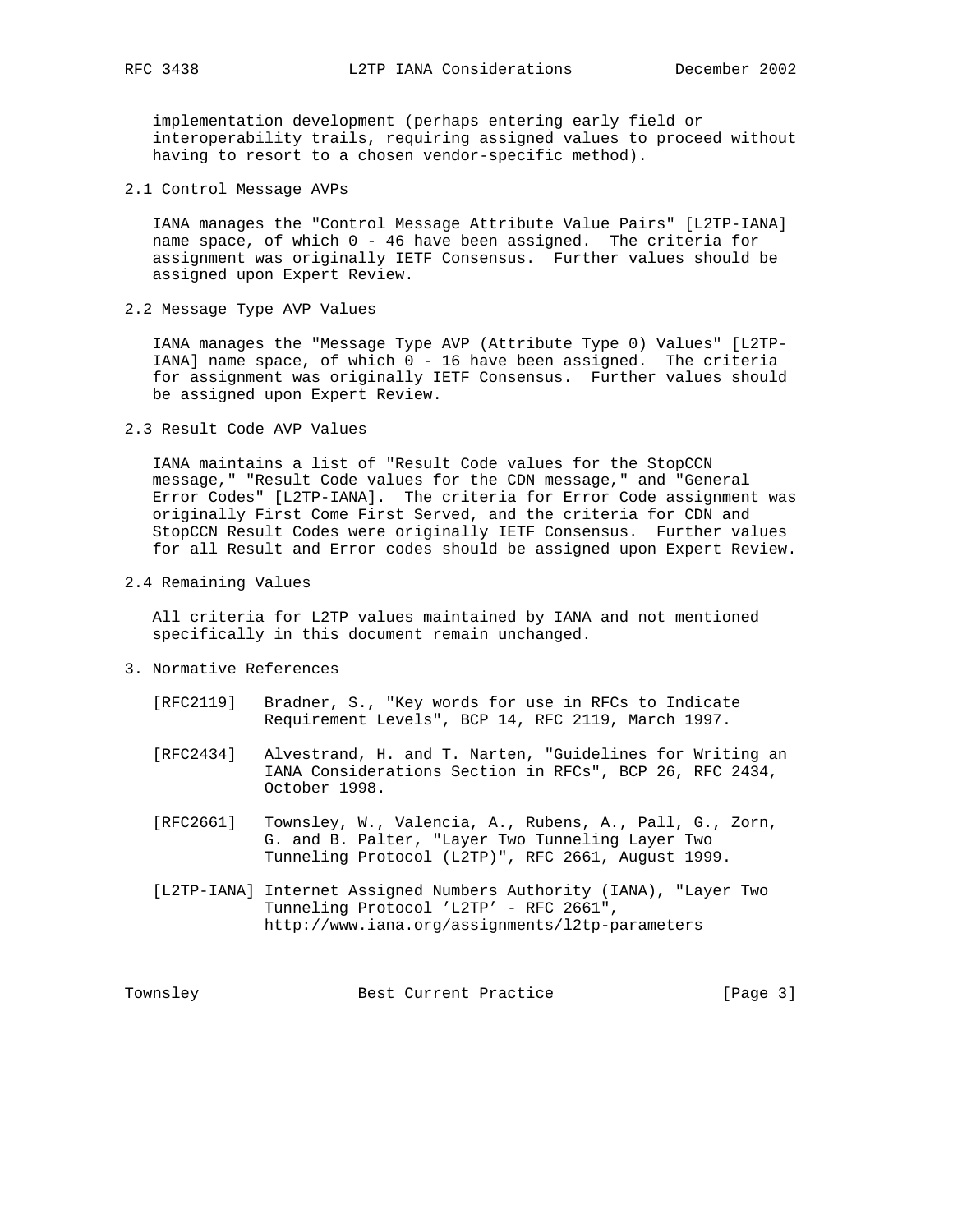4. Security Considerations

 This focuses on IANA considerations, and does not have security considerations.

5. Acknowledgements

 Some of this text and much of the format of this document was taken from an internet document on EAP IANA Considerations authored by Bernard Aboba.

6. Author's Address

 W. Mark Townsley Cisco Systems 7025 Kit Creek Road PO Box 14987 Research Triangle Park, NC 27709

EMail: mark@townsley.net

Townsley Best Current Practice [Page 4]